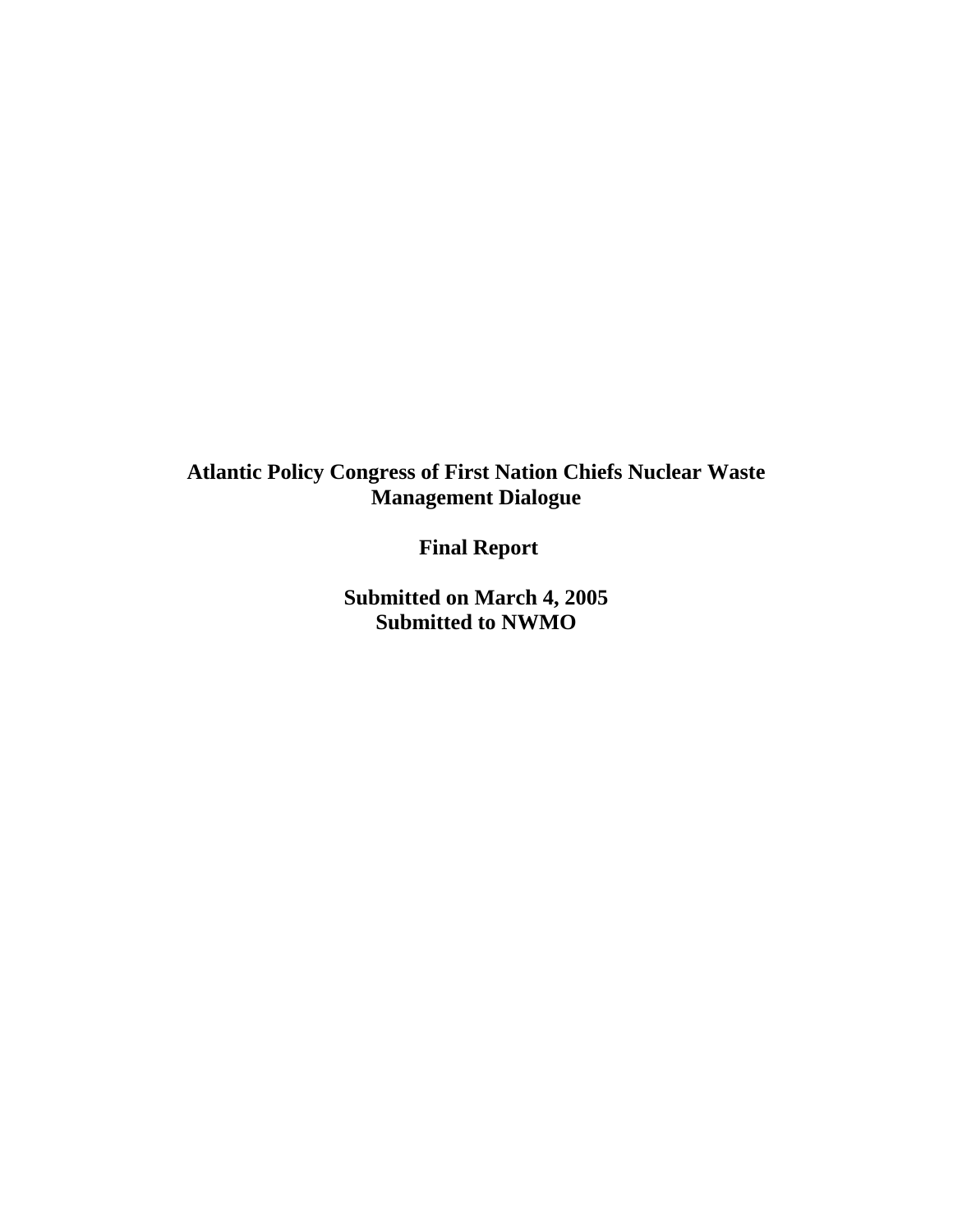#### **INTRODUCTION**

The Steering Committee had decided to conduct two day long workshops within the region where key people representing different organizations and age groups would be invited to give their input and ideas into this process. It was hoped that these meetings would begin the discussion on Nuclear Waste and spark interest to learn more about the issue.

#### **FREDERICTON WORKSHOP**

The first day-long Nuclear Waste Management workshop organized by the Atlantic Policy Congress was held in Fredericton New Brunswick, at the Lord Beaverbrook hotel on January  $20<sup>th</sup>$ , 2005. We had 7 participants show up all together we had 11 people including speakers. The weather prevented other participants from showing up, as it was storming that day. The meeting started at 10 a.m. with an opening prayer made by a much respected elder from Tobique First Nation. Opening comments where made by Cheryl Knockwood and myself. The main observation at this workshop was that many people are unaware of nuclear energy and nuclear waste. For that reason it was great that Mike Krizanc from NWMO was there to give an overview of this subject matter. Nancy Bobbish from the Assembly of First Nations was also present to share the national First Nation perspective. There was a lively discussion and many questions were asked.

#### **QUESTIONS**

The following are some of the questions asked in this session:

- o Is NWMO an agency of the government?
- o Was NWMO established by the government?
- o Is the NWMO in a conflict of interest because they represent the nuclear companies and is in a position of advising the government?
- o Where would money for an independent advisory board come from?
- o What happens to the water that is used in the cool bundles?
- o How do the ports get emptied, from dry storage?
- o Do they monitor the water, after it is done with the bundles, enclosed system, so the filters are contaminated?
- o What happened with vent ports?
- o What does AECL mean and what is this agencies responsibility?
- o Do you have an Ethics panel? When do they meet? I hear they didn't have the meeting?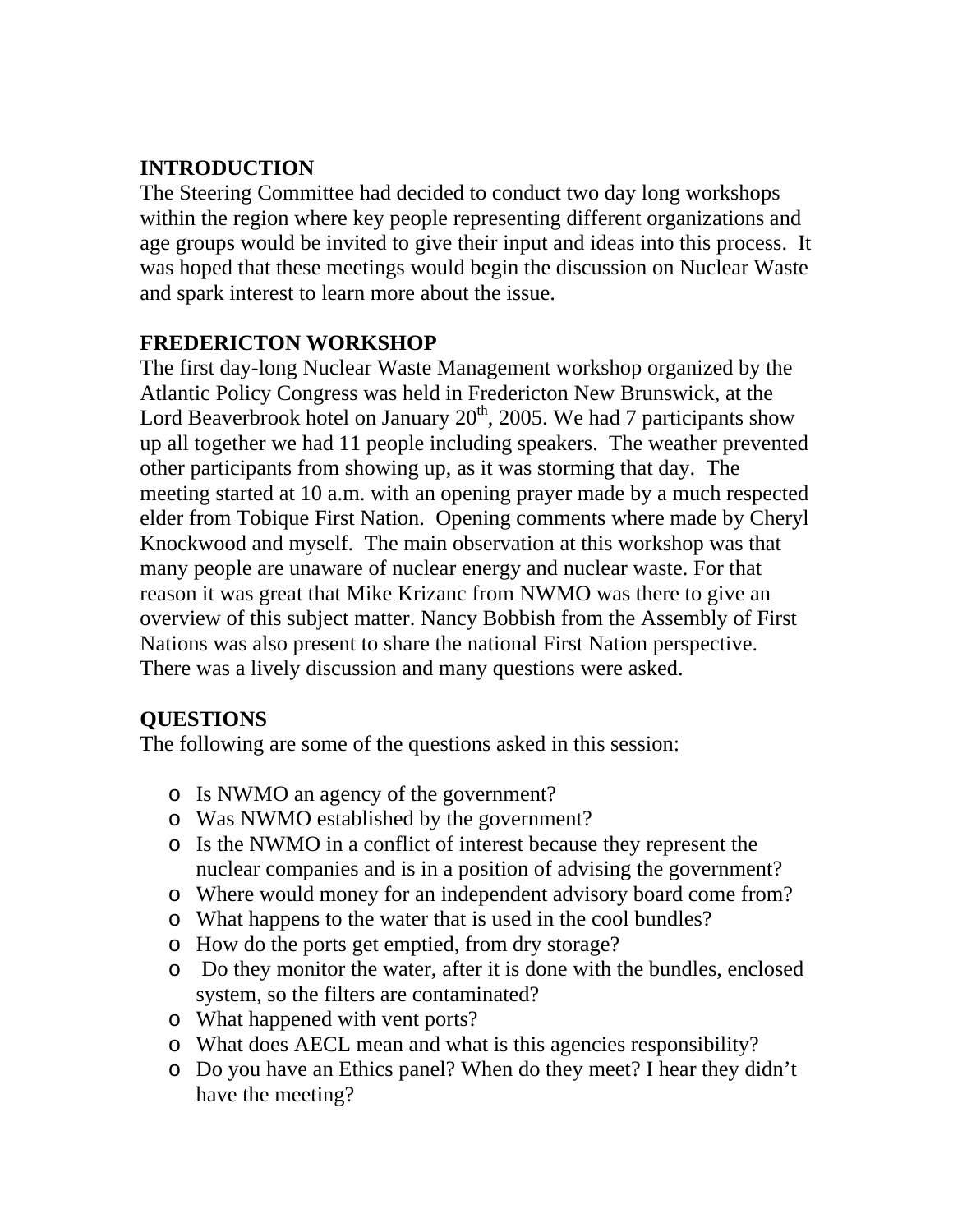- o Are there First Nations on the ethical technical expertise committee?
- o Do you have anyone in the various committees/ groups in NWMO have first nation's background?
- o Are there opportunities for Traditional ecological knowledge (TEK) to be given input in the Science Committee?
- o What is the number of trucks transporting, off road option, from all the plants?
- o If can't monitor in the Back filling option, cause the cameras will not be able, is it really an option?
- o How would natural disasters impact the storage in the three options?
- o Would NWMO entertain extending it deadlines to ensure proper in depth first nations input into this national dialogue?
- o How is nuclear energy viable?
- o What are the States doing that we can learn from their experiences?
- o Has there been any talk about getting the government to pick out first nations people for the advisory committee?
- o Can it be proven scientifically that for the deep geological options that earthquakes will not bother it?
- o What happens if there is an accident? And who will be responsible-NWMO?
- o How many of these containers did it take for these to grow, and how many more of these will be produced?
- o Are there other methods Canada can utilize to produce power?
- o How much land would be needed to store the containers, what will happen to the land after that?
- o We need to find other means because we will have to refurbish again and again.

The following were the recommendations:

- o NWMO needs to bring in first nations values, understandings, learning's and knowing on what's important within this process.
- o First nations must be involved throughout this process.
- o NWMO's definition of community must include First Nations whose traditional territory the nuclear generating stations are located within.
- o TEK should be part of this assessment framework; we need a First Nations people involve in the process, scientifically or ethically. Recommendation that TEK knowledge position paper be brought.
- o Elders all across Canada, have ecological knowledge that could make help with the decisions.
- o Aboriginal eye view, because we never see that recommendations.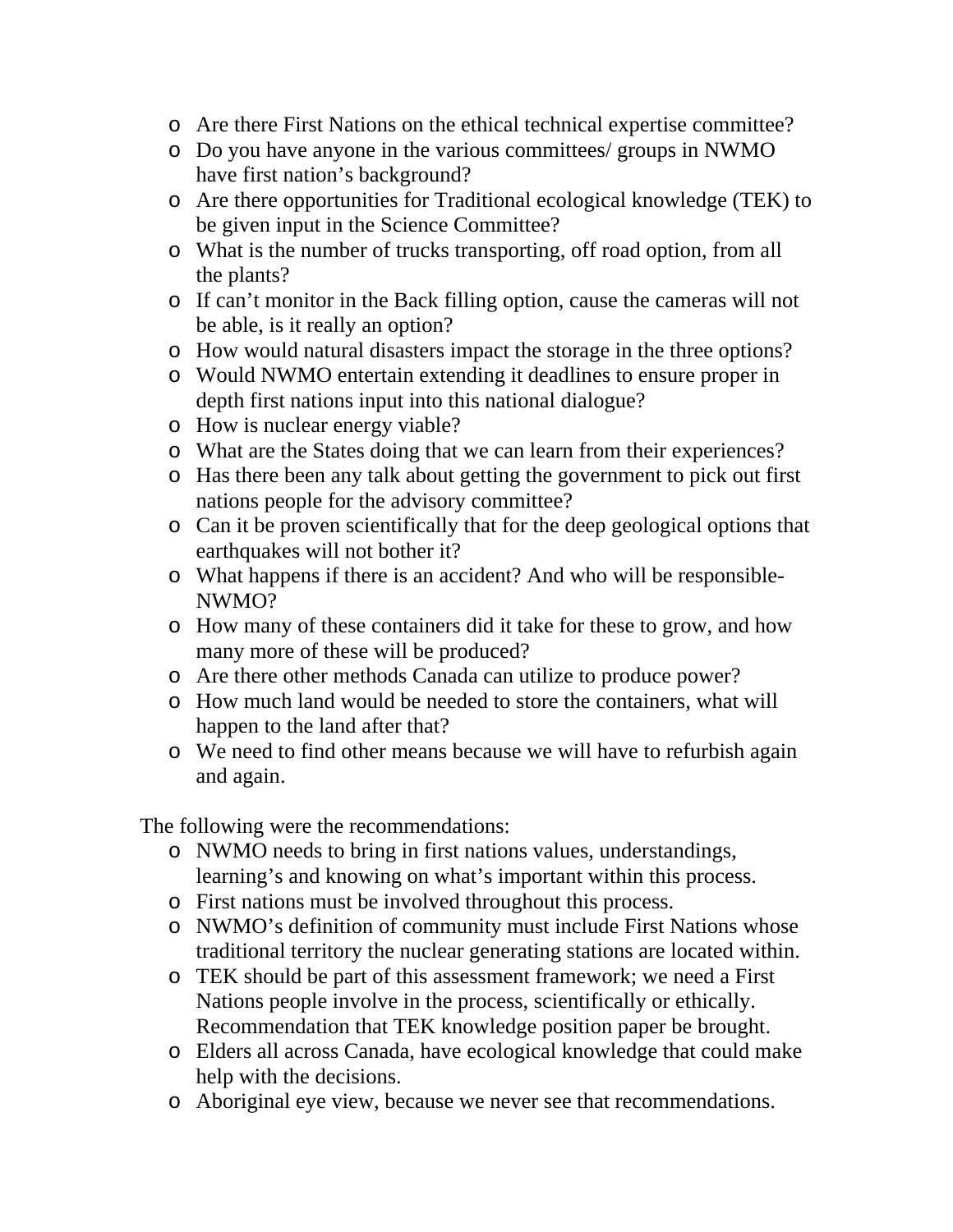- o Stop digging it up, plan and simple and it don't cost money.
- o That the decision making process should also include the principle of sustainable development, be environmentally sound and should respect Aboriginal and treaty rights guaranteed under s.35 of the Constitution Act, 1982.
- o To provide a greater accountability and transparency, it was recommended that a public agency, as an agent of the crown, be created to study the management options and make recommendations to the Governor in council.
- o Recommended that the Advisory Council's membership reflect aboriginal traditional knowledge.
- o Recommend a subsection stating the federal government will provide resources to Aboriginal governments and organizations to facilitate their informed participation on the Advisory Council, including support for research and discussion.
- o Recommended that traditional territories be included, to recognize that economic regions may or may not coincide with the traditional territories of First Nations.
- o Due to concern over a narrow interpretation of "significant socioeconomic effects" it was recommended that there should be a definition of "significant socio-economic effects" in section 2 of the Bill.

### **TRURO WORKSHOP**

The second day-long Nuclear Waste Management workshop organized by the Atlantic Policy Congress was held in Truro Nova Scotia, at the Super 8 Motel on January 31st, 2005. We had 19 participants present. The meeting started at 10 a.m. with an opening prayer made by a much respected elder from Indian Brook First Nation. Opening comments where made by Cheryl Knockwood and myself. Nancy Bobbish from the Assembly of First Nations was also present to share the national First Nation perspective. Eric Tusz-King from the EOS.ECO-Energy presented on other energy resources. Mike Krizanc from NWMO was there to show a video, "Understanding the Choices: The Future Management of Canada's Used Nuclear Fuel."

#### **QUESTIONS**

The following are some of the questions asked in this session:

- Did NWMO look at how the USA is managing their nuclear waste?
- Why don't we shoot the nuclear waste into space?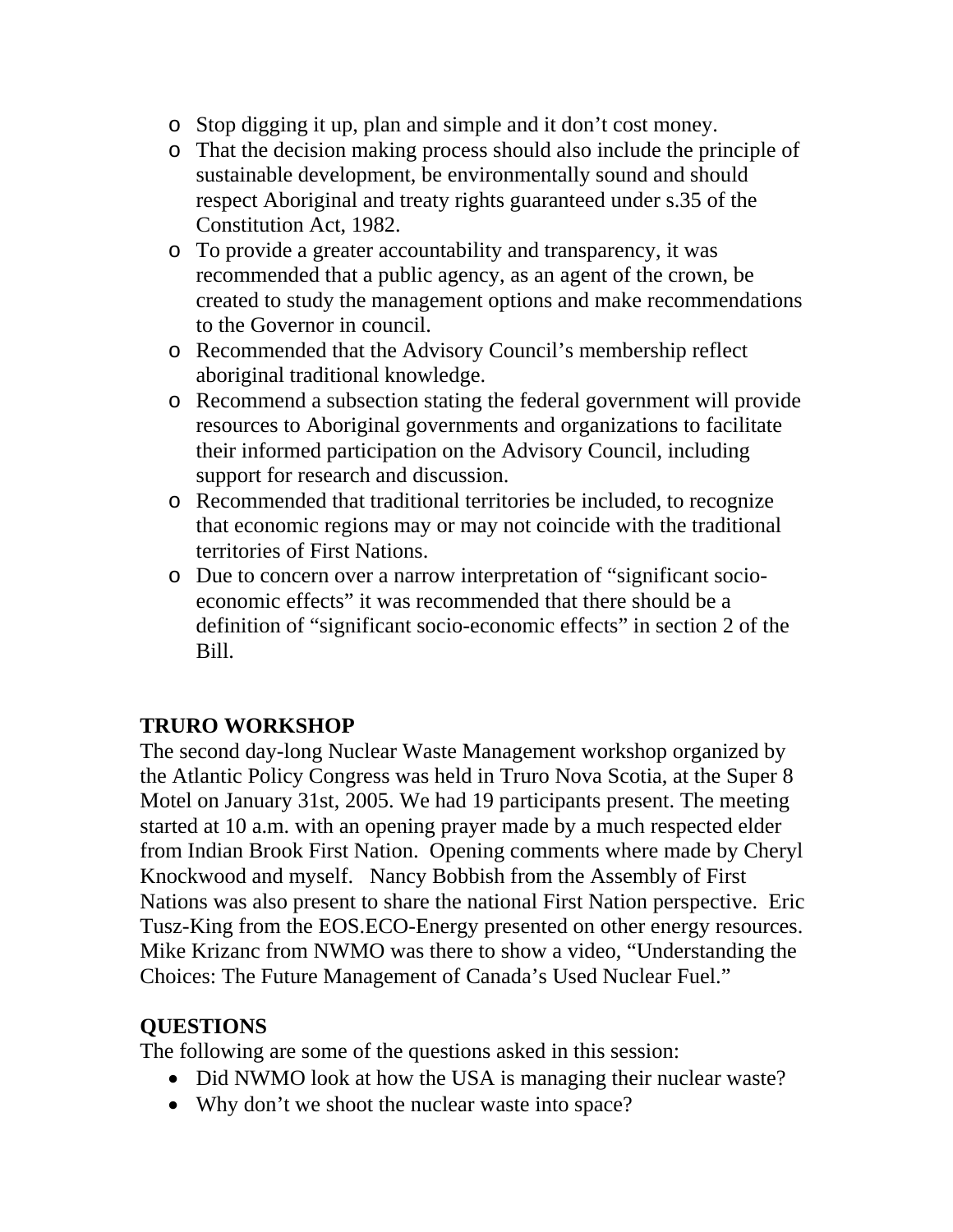- We are consumers we credit it, where does it go? We create the demand and now we are stuck with the product, what should we do to reduce the amount of nuclear waste?
- What International studies have been examined?
- When you taking about storing it into the earth, than that worries me, where and how is it going to be stored?
- Who's going to make sure the nuclear waste storage sites get monitored?
- What other storage areas are being contemplated other than the Canadian Shield?
- How did Donald Obansawin get appointed on advisory council and by whom? How is he accountable to other aboriginal people?
- Does the Nuclear Fuel waste act stipulate how Canadians are to be engaged in consultation?
- If continue to use nuclear energy and decide to store it into Canadian Shield in 200 years how much land would be required to store waste?
- First Nations not given enough time to deliberate on this issue and make a choice.

The following were the recommendations:

- Need elders to be represented on advisory council; ethics committee and other boards/agencies or committees under NWMO.
- Need further research done and shared on the long term impacts on the earth and people in relation to the three storage options.
- Need more time and resources to develop our position in relation to NWMO and present it concurrently with NWMO and Natural Resource Minister.
- Need to report to Minister we need more time to make this choice because issue is much too important to decide in two months.
- It's not First nation way to make these decisions without having consensus and dialogue occurring in all communities. Government has responsibility to ensure this dialogue is carried out.
- The time frame being asked to make choice is too tight. Need more time and information to make choice.
- Capacity issue we need to have our own scientists, etc; to look at it critical eye. More of whatever more information people need to know more, relying on there experts. Maybe a 3 year study, if this is going to be talked about we need to look at it more closely.
- We want first nation's voices in there.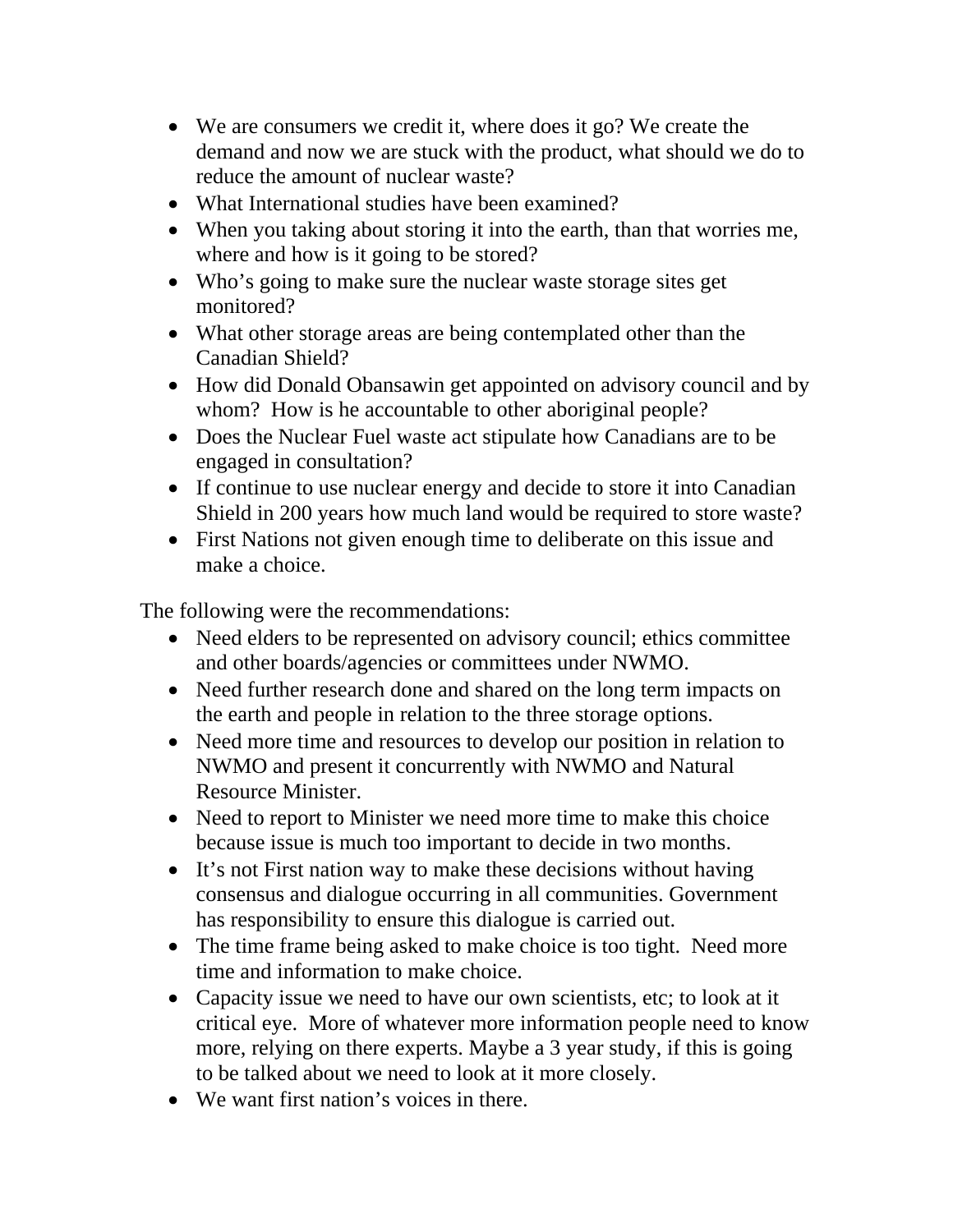- Elders in the advisory, we need to listen to them.
- Need more time and resources to continue with this Dialogue.

#### **Elders Comments:**

- You where talking about storing it into Canadian Shield, that's not an option, are there any other options. What goes down must come up. What concerns me 12 years ago major forest fire in Quebec, so bad the smoke, the sky was yellow, forest fire what concerns me at that time, if Point Lepreau should they have a melt down.
- We are concerned if have a nuclear waste disaster how it will impact us.
- Nuclear waste is poisoning our planet it's so unfortunate we are continuing to produce it. And we are not being asked if this is OK.
- When pulp and paper plants were built near waterways we were told that this water will still be good and that we would be able to drink it, but they lied. I am worried about the validity of the current information shared with us on nuclear waste.
- Elders brought up our concerns to NWMO at a meeting in Saskatchewan and I still don't see how they addressed them. I am worried our concerns we bring up today will not be addressed.
- How will they interpret the recommendation and concerns? We need to push for someone to be on the panel, and ensure our voice is present in the decision making process in November. We are not there to be consulted but to police this process.
- If at some point we get money to sit down and talk about this, we must ensure we have an inclusive process.
- There's a great saying, "only after the last tree has been cut down, only after the last river has been poisoned, only after the last fish has been caught, only then you will find that money cannot be eaten.**"**  Cree Indian Prophecy.
- Mother earth, 90% water, and 10% land, human being is like that. We are part of mother earth. Natural chemicals in me, same as earth. Earth is the same way. We have to take care of the earth like we would our bodies. We wouldn't intentionally put poisons in to our bloodstream would we?
- We need to focus on the solution not the problem. Good to inform people. We got to deal with it.

**NOTE**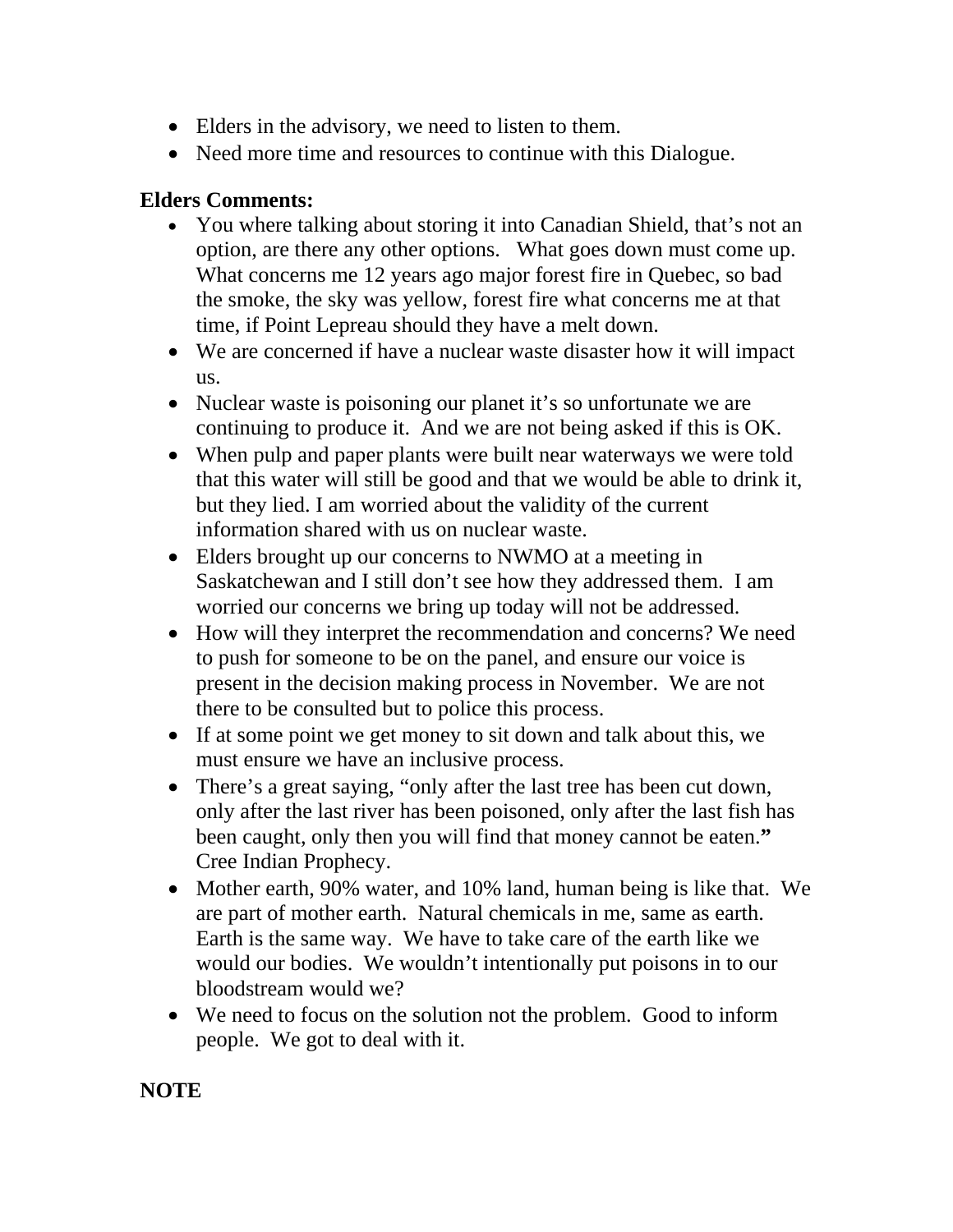The sharing of the feedback from this session is not to be construed as consultation under s 35(1).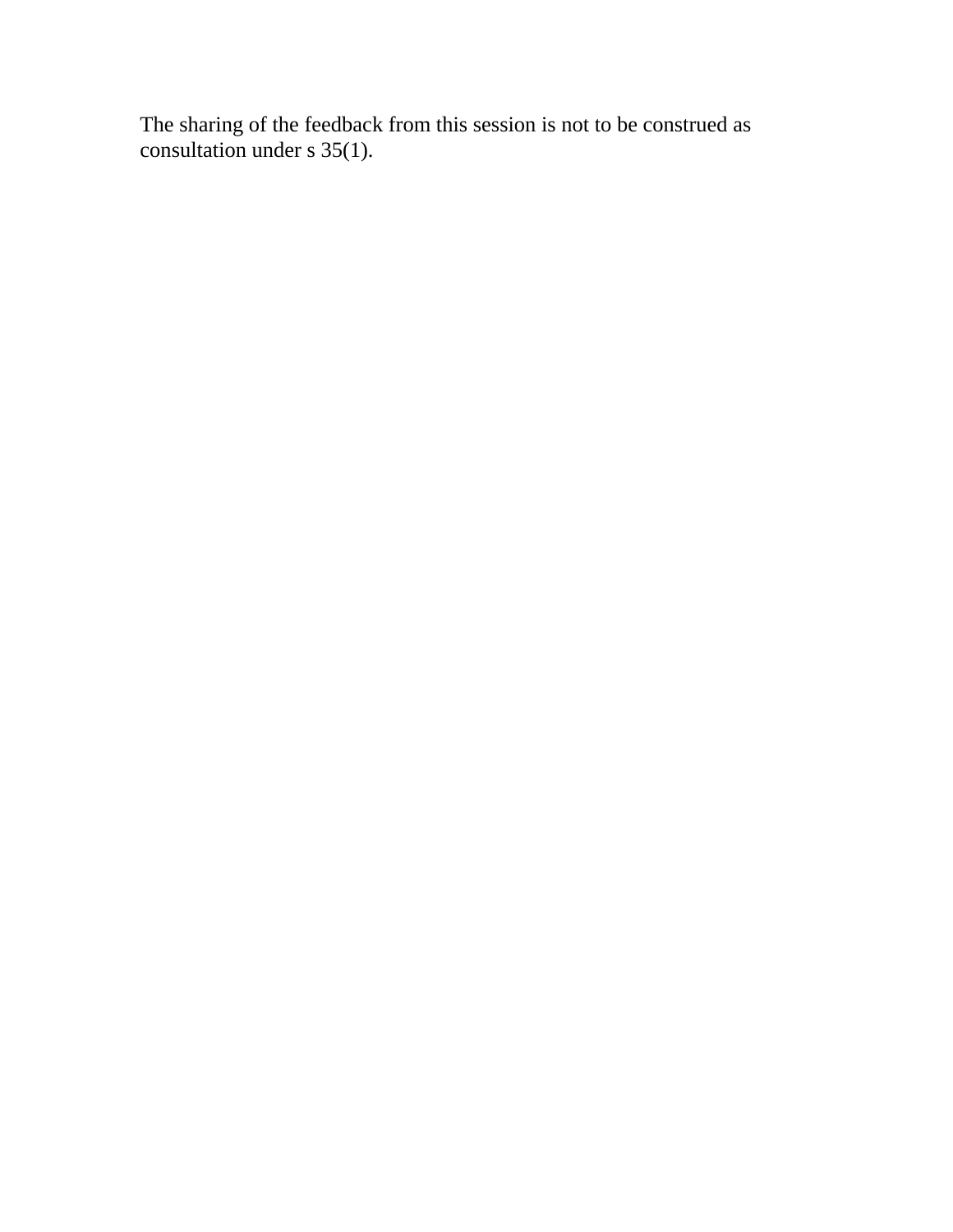### **APC: Nuclear Waste Management Dialogue Appendix 1 to 2**

**Appendix One:** This is the memo I sent out to people on Nuclear Waste for Fredericton New Brunswick and Truro Nova Scotia Dialogue's.

# **APC: "Nuclear Waste Management Dialogue" To: Whom it my Concern From: Oasoeg Milliea Date: January 20th, 2005 Re: Nuclear Waste Management Dialogue Meeting**

APC wants to develop a position paper to be presented to Minister of Natural Resources on what to do with the Nuclear Waste. Currently Nuclear Waste generated at Nuclear Power plants are being stored on site which is costly and could be unsafe. Canada is not alone in trying to figure out how to store the waste generated from nuclear power. The international community is also attempting to do so. The Federal agency responsible for addressing this issue is talking to all Canadians and getting their feedback. We want to collect the Atlantic First Nations perspective.

**\_\_\_\_\_\_\_\_\_\_\_\_\_\_\_\_\_\_\_\_\_\_\_\_\_\_\_\_\_\_\_\_\_\_\_\_\_\_\_\_\_\_\_\_\_\_\_\_** 

APC is organizing a Nuclear Waste Management Dialogue Workshop on January 20th, 2005 at the Lord Beaverbrook Hotel, Fredericton, N.B. It will be a day long workshop on Nuclear Waste Management issue and to give our voice to Government. We want to invite you to participate. If you are interested in learning more about Nuclear Waste Management and participating in a dialogue, please let us know. We will reimburse you your travel expenses.

A draft agenda will follow once prepared. If you should have any questions or items that you would like included on the agenda please contact Oasoeg Milliea, Policy Analyst Assistant at (902) 435-8021 or by cell at (506) 210-1471.

| <b>Meeting:</b>  | <b>Nuclear Waste Management Dialogue</b> |
|------------------|------------------------------------------|
| Date:            | January 20th, 2005                       |
| <b>Times:</b>    | 10:00 a.m. to 4:00 p.m.                  |
| <b>Location:</b> | Lord Beaverbrook Hotel                   |
|                  | Fredericton, N.B.                        |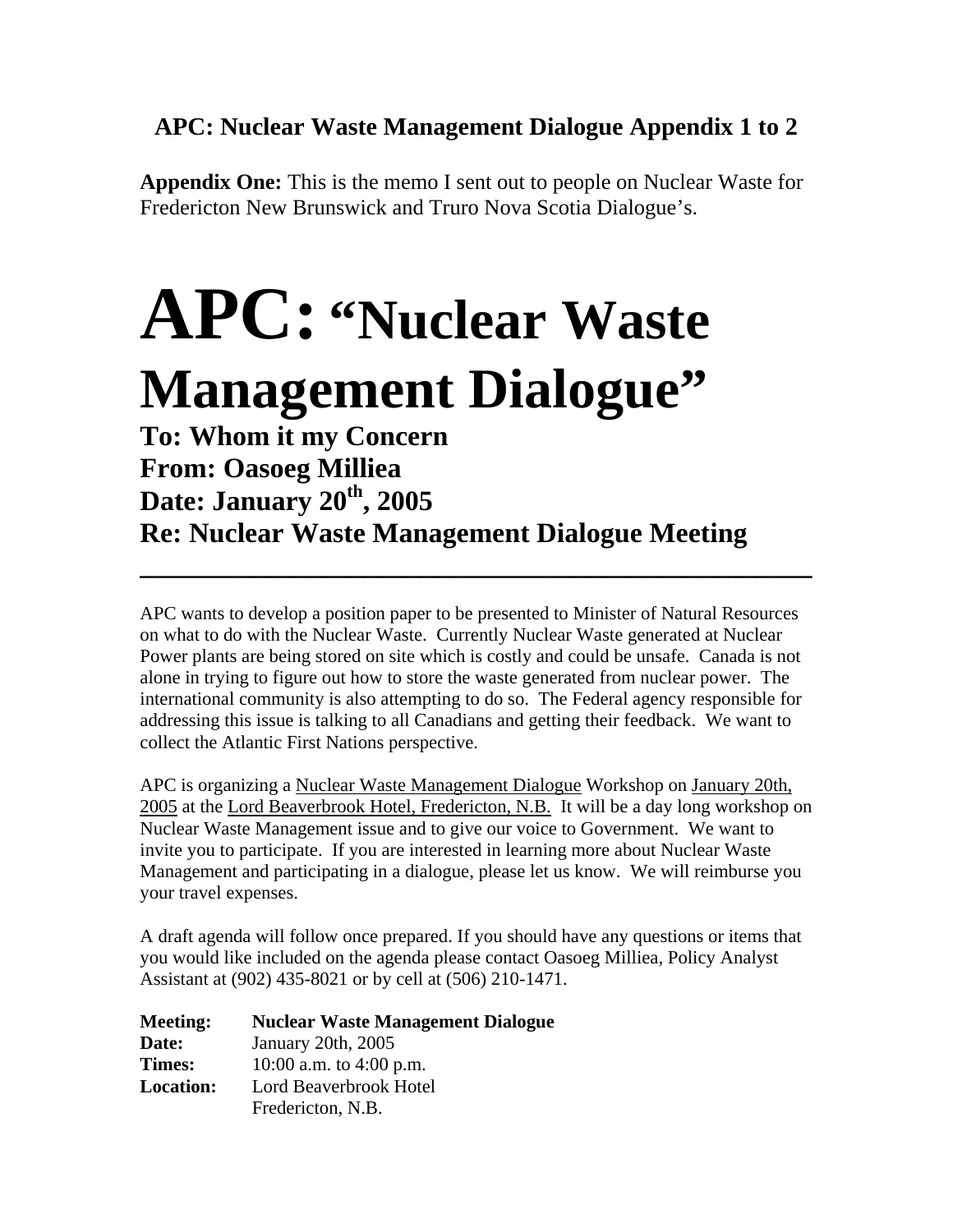#### **Ph: (506) 451-8974 or Toll Free # 1-866-444-1946**

Please confirm your attendance by contacting Head office at (902) 435-8021 or Cell Phone (506) 210-1471 and ask for Oasoeg Joy Milliea or send your confirmation by email to **oasoeg.milliea@apcfnc.ca** 

Thank you.